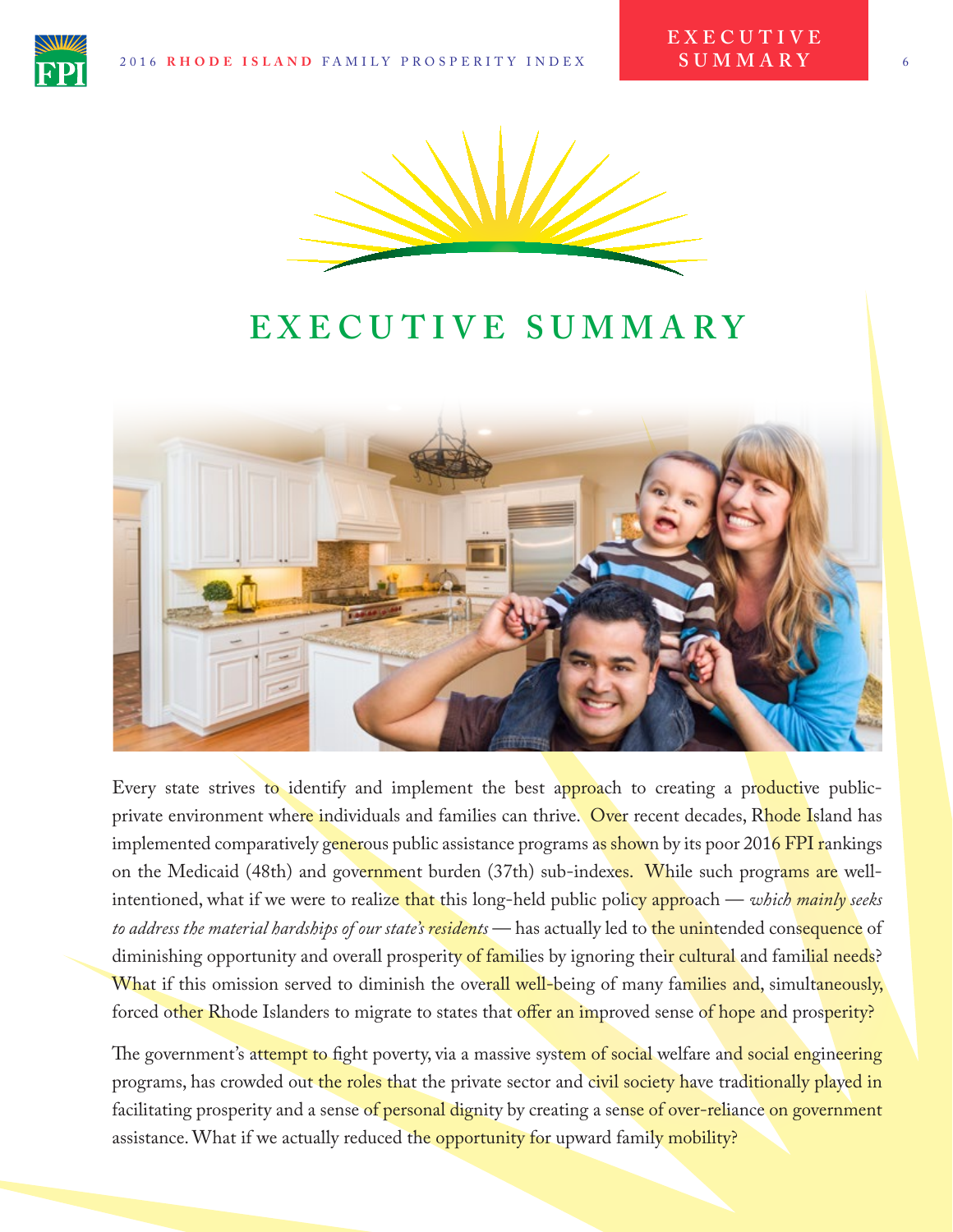As Franklin Delano Roosevelt, a creator of the American social safety net state as we know it, said himself in 1935:

*[C]ontinued dependence upon relief induces a spiritual and moral disintegration fundamentally destructive to the national fber. To dole out relief in this way is to administer a narcotic, a subtle destroyer of the human spirit.1*

The FPI seeks to measure that fiber by assessing the degree to which each individual state offers an environment for families to thrive. Specifcally, the FPI comprehensively measures the economic and social factors that contribute to



**E X E C U T I V E SUMMARY**

family prosperity, filling in the gaps around measures such as the state unemployment rate, which is solely an economic variable. A state that scores high on the FPI is one that is facilitating overall family well-being, whereas a state that scores low is moving in the opposite direction.

*Te best path to upward mobility is through work and marriage.*  National research conducted as part of the American Conservative Union Foundation's *Family Prosperity Initiative* shows that **strong families lead to a strong economy — and vice versa.** The clear, empirical evidence from a detailed analysis of data from government and publicly available private sources confirms that states and residents prosper when families are stronger and that a stronger economy leads to stronger families.

Looking one level deeper, the data clearly demonstrates that the best path to upward mobility — and to income equality — is through work and marriage.

Unfortunately, Rhode Island performs poorly on the 2016 FPI, coming in as only the  $48th$  best — or 3rd worst — state for family prosperity. More specifically, the state ranks in the bottom 10 on five of the six major indexes:

- **•** Economics (43rd)
- **•** Demographics (46th)
- **•** Family Structure (46th)
- Family Self-Sufficiency (42nd)
- Family Health (50th)

Roosevelt, Franklin D., "Annual Message to Congress," January 4, 1935. http://www.presidency.ucsb.edu/ws/?pid=14890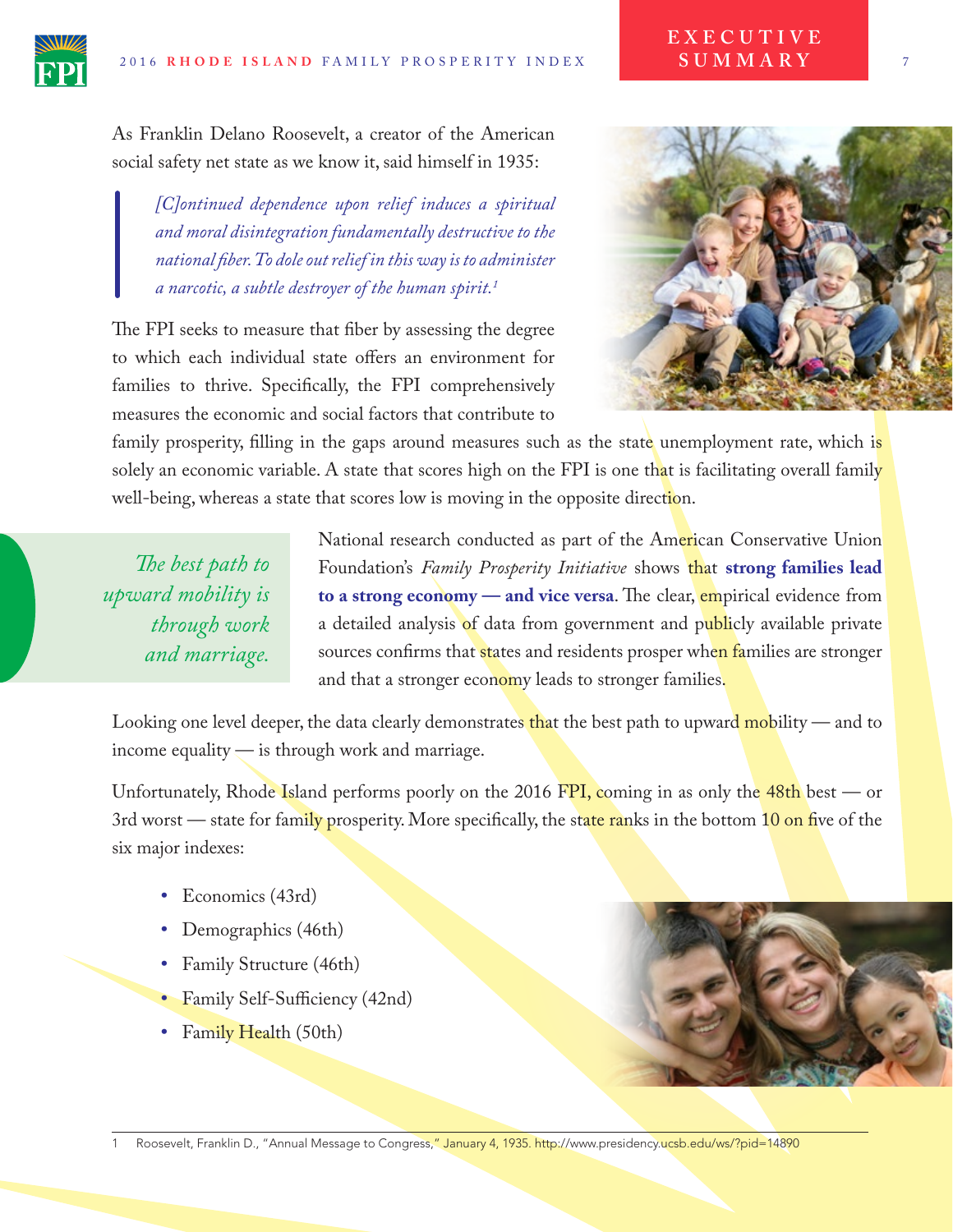

As there appears to be a strong correlation between cultural and economic prosperity, should it come as any surprise that in addition to its poor ranking in family prosperity, Rhode Island also sufers from the worst business climate in the nation? No. Cultural and economic well-being for families are inextricably intertwined.



The greatest symptom of the Ocean State's economic

challenges appears to be domestic migration. This report includes an in-depth analysis of out-migration data intended to shed light on who is leaving the state and why — and what that may mean for the Rhode Islanders who stay.

Most of the residents moving out of the state are some of its most productive middle-income workers and families, as well as taxpayers over the age of 55 earning more than \$100,000. People in these age and income ranges are characteristically more involved in their communities, more likely to be married with children (and perhaps grandchildren), and greater contributors to their state and local economies. As we will see later in this report, because of this out-migration, it can be estimated that *our Ocean State loses over two billion dollars in income potential* each and every year.



In other words, the majority of people leaving the state are Rhode Island's business and community doers and leaders, which further saps the state of its entrepreneurial and cultural vitality and the socio-economic benefits of successful, intact families.

The condition that drives **people** out of the Ocean State is the same one that is straining family prosperity for those who remain — hence, Rhode Island's 48th national ranking.

Yet, convincing these vital families and civic leaders to stay will not be an easy task since the top 20 states that are drawing Rhode Islanders away all have higher FPI scores. Florida extracts more Rhode Islanders than any other state. In addition to a more appealing weather climate, the Sunshine State has a significant advantage over Rhode Island — a much less onerous tax burden. While nothing can be done about the temperature differences between the two states, lowering Rhode Island's combined state and local tax burden could be a tremendous boost to keeping families and businesses in Rhode Island.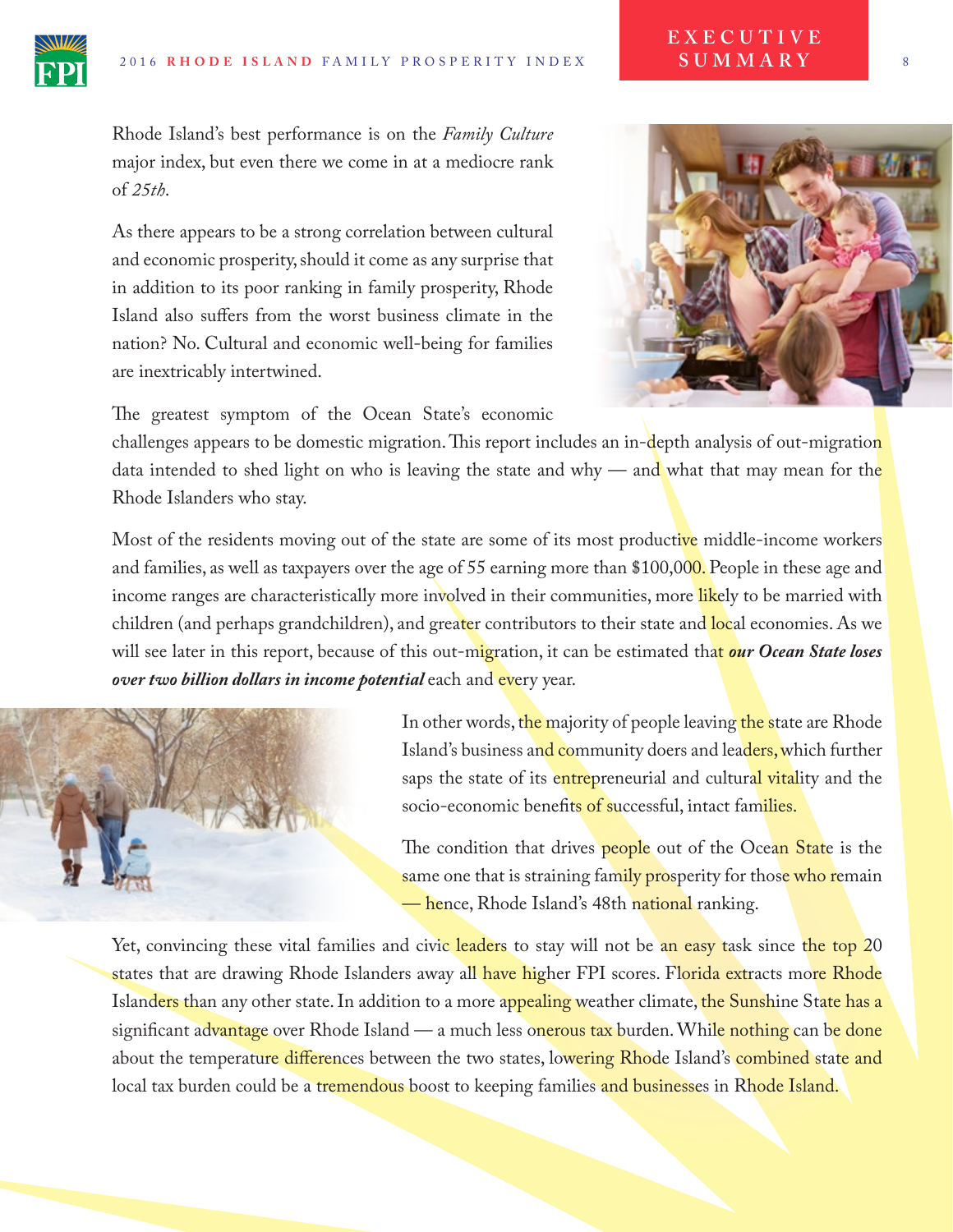



Reversing out-migration takes on added urgency when put into context of Rhode Island's stagnant net natural population growth (births minus deaths). In fact, in 2015, there were only 1,452 more births than deaths — in a population of nearly 1.1 million. If current trends hold, Rhode Island will face a prolonged period of declining population, which demographers are calling "Demographic Winter." This will have signifcant negative economic consequences.

Therefore, Rhode Island must maximize the productivity of its existing labor force in the short term since importing new talent is a longer-run endeavor. One major obstacle in this effort is the growing and harmful use of illicit drugs.

As noted above, the FPI research suggests that *economic hardship can often lead to adverse personal or social consequences*, and vice versa. The issue of drug abuse, which has long been a concern for families and for the business community in Rhode Island, provides a clear example of this linkage. As we will discuss later, Rhode Island ranks worst in the nation in terms of illicit drug use. To its credit, in 2016, Rhode Island took action to address this disturbing trend.

With the Ocean State ranking nationally in the bottom 10 on the FPI *Economics* index, as well as the entrepreneurship and unemployment sub-indexes, it isn't a surprise that the associated personal financial distress has an impact on its residents' personal behavior.

On the fip side, with Rhode Island also ranking in the bottom 10 on the FPI measures of *Family Health* and *Family Structure*, our state's *cultural* environment for families is similarly far less than ideal. Another area that state government can tackle immediately is reforming the criminal justice system to prioritize treatment over incarceration — for nonviolent crimes — which has also been shown to be able to break the cycle of recidivism. In 2016, Rhode Island's House of Representatives failed to take up a package of bills, passed by the Senate, designed to give more Rhode Islanders a greater chance to lead more productive lives for themselves and their families.

*In 2016, Rhode Island's House of Representatives failed to take up a package of bills, passed by the Senate, designed to give more Rhode Islanders a greater chance to lead a more productive life for themselves and their families.*

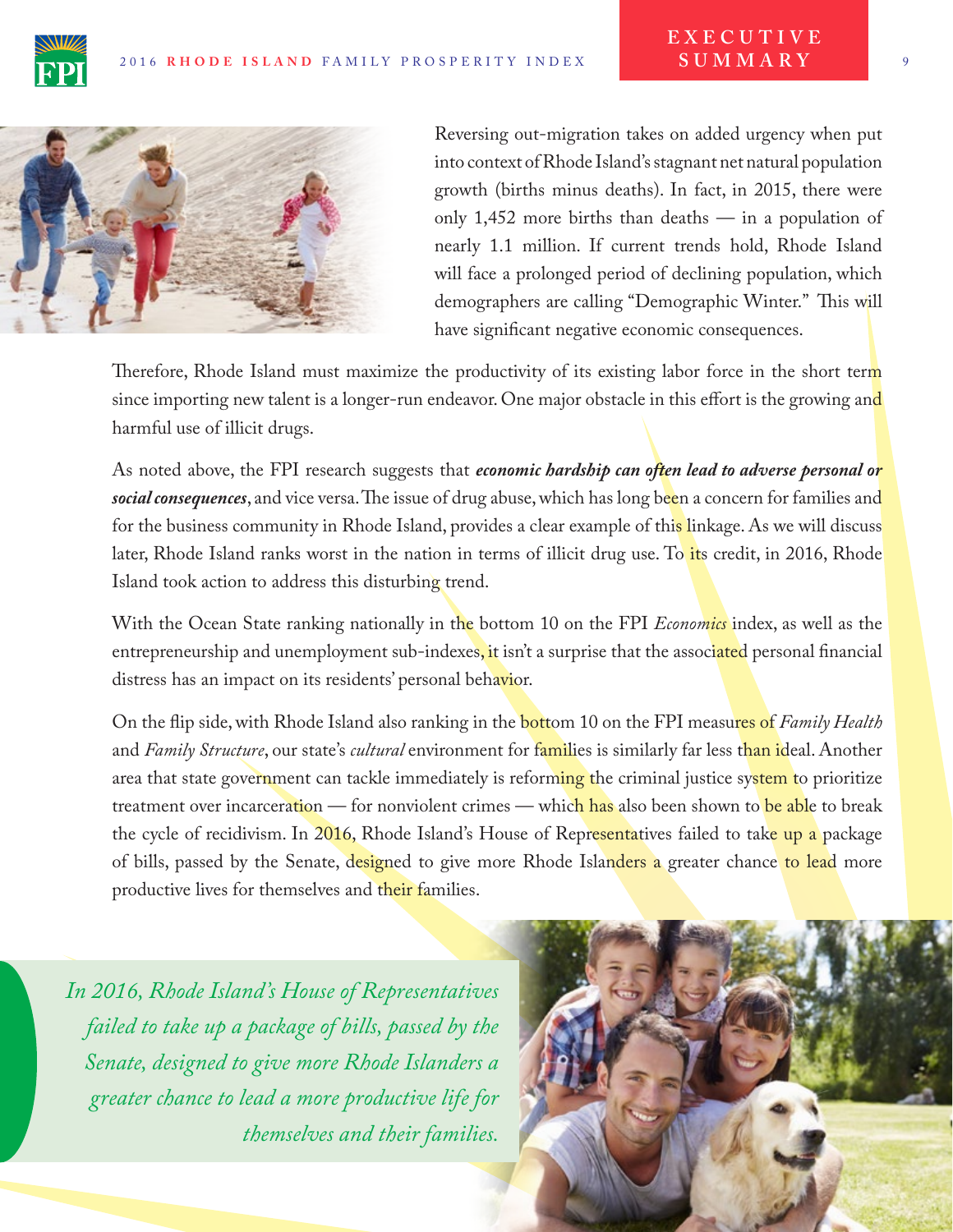

#### **Not All Problems Beg for Government Action**

It is important to stress a vital FPI lesson at the outset: solutions to many of the problems contributing to Rhode Island's poor FPI ranking should not rest solely — or, in many cases, at all  $-$  in the hands of government officials. As the FPI measures economic, demographic, and cultural indicators, *many problems should be understood and addressed by religious, business, and other community leaders and civic organizations in alignment with parallel policy reforms.*

With such a low overall FPI score, Rhode Island clearly has a lot of work to do to improve the economic and social conditions necessary for enhanced family well-being. On the economic side, we must expand the private sector, boost entrepreneurship, and reduce net out-migration. On the social side, Rhode Island would benefit from a boost in fertility, stronger intact families, and a significant reduction in illicit drug use and incarceration.

As mentioned earlier, the FPI and related research clearly show the best path for upward mobility and increased family prosperity is through **work and marriage**, as we will demonstrate throughout this report.

Unlike previously commissioned state economic studies that focused on a top-down, corporate strategy, the Rhode Island Family Prosperity Index data suggests that a grassroots, bottom-up, family-based approach would yield better results.

#### **Rhode Island's Rank in the Family Prosperity Index**

The FPI broadens the definition of "prosperity" because common metrics, such as the state unemployment rate and the state or national GDP, are inadequate. They represent an amorphous aggregate measured strictly in economic terms.<sup>2</sup> Such measure<mark>s fail</mark> to provide a complete picture of family prosperity because they ignore the social factors and conditions that come into play — the factors that determine the quality of our lives. For example, children are not factored into these measures the same way adults are, yet their activity is co-mingled with their adult parents or caregivers.



<sup>2</sup> Although, keep in mind that "dollars and cents" measures do in fact make value judgments. In essence, anytime a dollar changes hands, whether for divorce, prostitution, etc., the state GDP considers it implicitly "good" through inclusion. Yet, for other nonmarket activities, such as the production of stay-at-home moms, the state GDP considers it a "bad" through exclusion. For more information, see: Warcholik, Wendy P., "Some Economic Applications Evangelii Gaudium," *Crisis Magazine*, December 3, 2013[. http://www.](http://www.crisismagazine.com/2013/some-economic-applications-of-evangelii-gaudium?utm_source=feedburner&utm_medium=feed&utm_campaign=Feed%3A+CrisisMagazine+%28Crisis+Magazine%29) [crisismagazine.com/2013/some-economic-applications-of-evangelii-gaudium?utm\\_source=feedburner&utm\\_medium=feed&utm\\_](http://www.crisismagazine.com/2013/some-economic-applications-of-evangelii-gaudium?utm_source=feedburner&utm_medium=feed&utm_campaign=Feed%3A+CrisisMagazine+%28Crisis+Magazine%29) [campaign=Feed%3A+CrisisMagazine+%28Crisis+Magazine%29](http://www.crisismagazine.com/2013/some-economic-applications-of-evangelii-gaudium?utm_source=feedburner&utm_medium=feed&utm_campaign=Feed%3A+CrisisMagazine+%28Crisis+Magazine%29)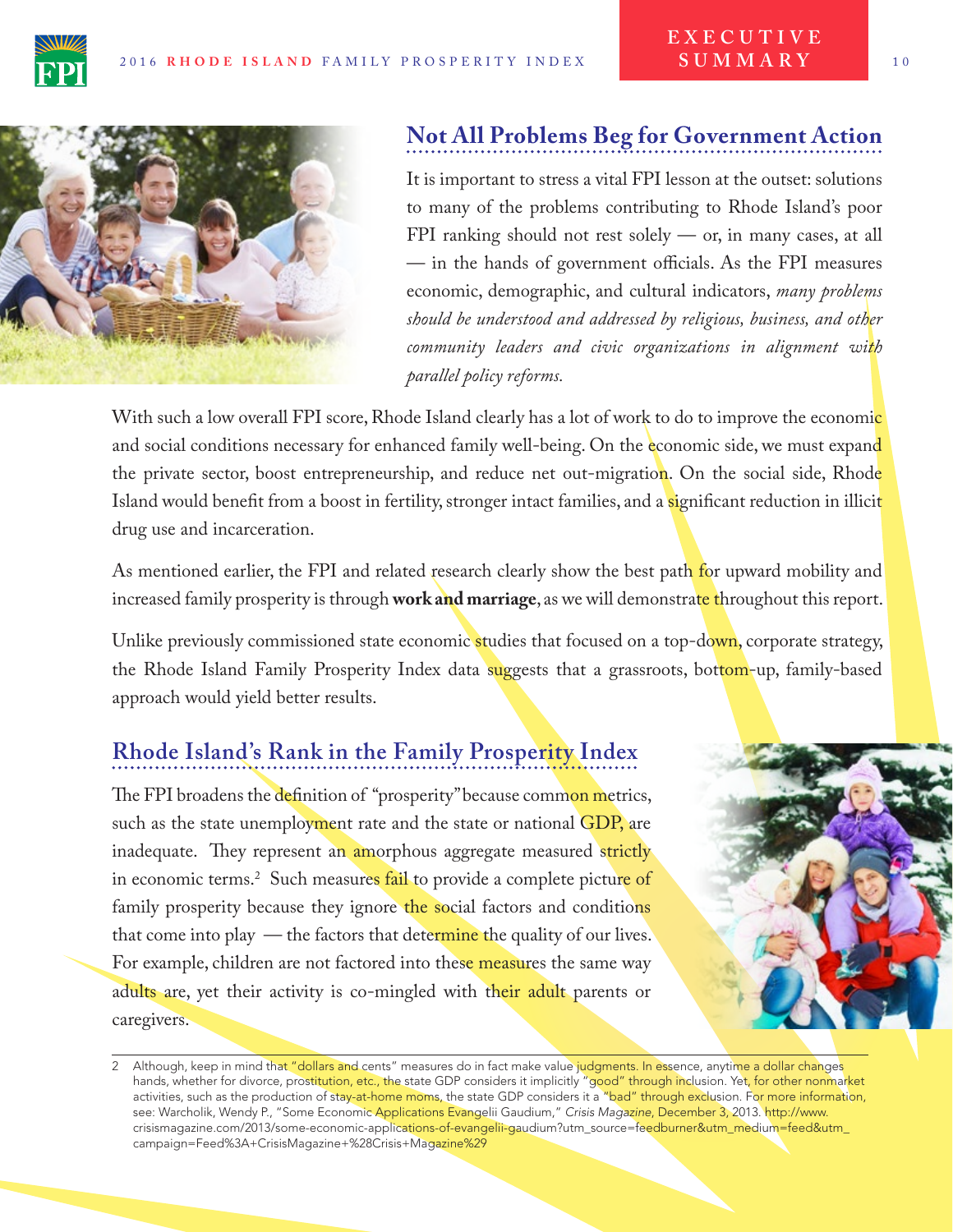

Thus, the "family" should be the core socio-economic unit from which to judge prosperity and should become the focus of political and civic leaders. The FPI is a detailed tool which can be used to develop targeted legislation or civic outreach programs that will actually help real Rhode Island families.

In seeking a reliable gauge of prosperity so as to determine where to live and work, families often look at other measures besides the state unemployment rate. They take a more holistic approach that considers safety, opportunity, education, and health, to name a few. In turn, the states that perform the best in relation to these factors are the ones that are truly prospering by attracting new families and entrepreneurs.

In fact, to that point, a landmark study on intergenerational mobility found:

*Intergenerational mobility varies substantially across areas. For example, a child born in the bottom ffth of income distribution has a 7.8% chance of reaching the top ffth in the U.S. as a whole. But in some places, such as Salt Lake City and San Jose, the chance of moving from the bottom ffth to the top ffth is as high as 12.9%. In others, such as Charlotte and Indianapolis, it is as low as 4.4%. Te spatial variation in intergenerational mobility is strongly correlated with fve factors: (1) residential segregation, (2) income inequality, (3) school quality, (4) social capital, and (5) family structure.***<sup>3</sup>**

Another study also found:

*[S]hifts in marriage and family structure are important factors in states' economic performance, including their economic growth, economic mobility, child poverty, and median family income.4*

The FPI comprehensively measures the combination of economic and social factors that are indicative of overall family prosperity, offering a more complete picture than something as narrow as the state unemployment rate.<sup>5</sup>

<sup>3</sup> Chetty, Raj, Hendren, Nathaniel, Kline, Patrick, and Saez, Emmanuel, "Where is the Land of Opportunity? The Geography of Intergenerational Mobility in the United States," National Bureau of Economic Research, Working Paper 19843, January 2014. http:// equality-of-opportunity.org/images/mobility\_geo.pdf

<sup>4</sup> Lerman, Robert I., Price, Joseph, and Wilcox, W. Bradford, "Strong Families, Prosperous States: Do Healthy Families Affect the Wealth of States?" American Enterprise Institute and Institute for Family Studies, 2015. https://www.aei.org/wp-content/uploads/2015/10/IFS-HomeEconReport-2015-FinalWeb.pdf

<sup>5</sup> For a full explanation of the methodology behind the Family Prosperity Index, see the full study at: http://familyprosperity.org/ application/files/4314/5705/1843/FPI-2016-Paper-FullPublication3-3-16-web.pdf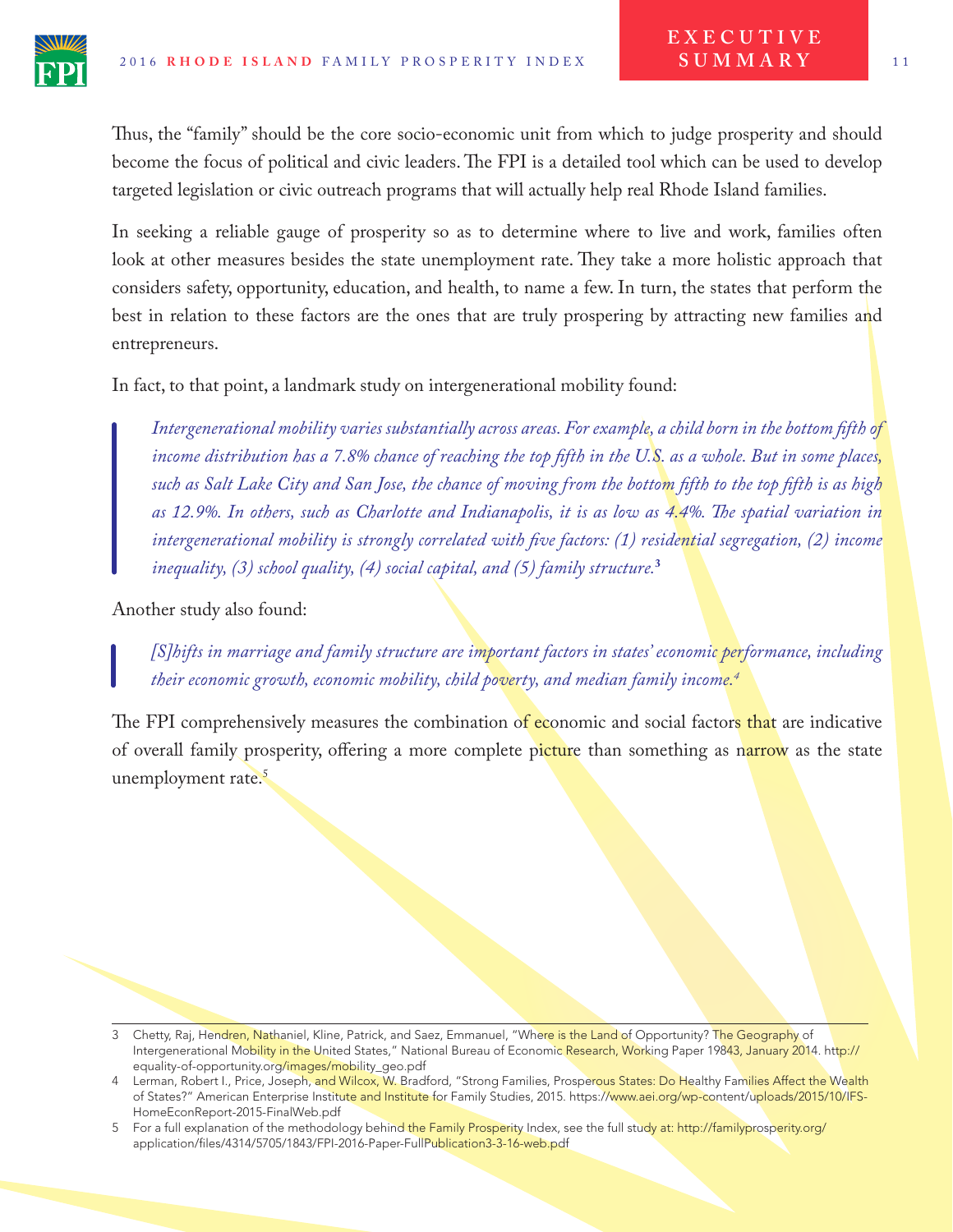

Based on the 2016 Family Prosperity Index:

|                | THE TOP 10 PROSPERING STATES ARE: |      |    | THE BOTTOM 10 STATES ARE: |
|----------------|-----------------------------------|------|----|---------------------------|
|                | Utah                              | 7.38 | 41 | Ohio                      |
| $\overline{2}$ | North Dakota                      | 6.46 | 42 | Alabama                   |
| 3              | Idaho                             | 6.22 | 43 | Florida                   |
| 4              | Nebraska                          | 6.14 | 44 | Maine                     |
| 5              | South Dakota                      | 6.03 | 45 | Louisiana                 |
| 6              | Wyoming                           | 6.03 | 46 | Delaware                  |
|                | Texas                             | 5.91 | 47 | Mississippi               |
| 8              | Minnesota                         | 5.80 | 48 | <b>Rhode Island</b>       |
| 9              | Colorado                          | 5.77 | 49 | West Virginia             |
| 10             | lowa                              | 5.77 | 50 | <b>New Mexico</b>         |

| THE BOTTOM 10 STATES ARE: |                     |      |  |  |  |  |  |
|---------------------------|---------------------|------|--|--|--|--|--|
| 41                        | Ohio                | 4.41 |  |  |  |  |  |
| 42                        | Alabama             | 4.38 |  |  |  |  |  |
| 43                        | Florida             | 4.38 |  |  |  |  |  |
| 44                        | Maine               | 4.35 |  |  |  |  |  |
| 45                        | Louisiana           | 4.31 |  |  |  |  |  |
| 46                        | Delaware            | 4.23 |  |  |  |  |  |
| 47                        | Mississippi         | 4.10 |  |  |  |  |  |
| 48                        | <b>Rhode Island</b> | 4.00 |  |  |  |  |  |
| 49                        | West Virginia       | 3.87 |  |  |  |  |  |
| 50                        | New Mexico          | 3.85 |  |  |  |  |  |